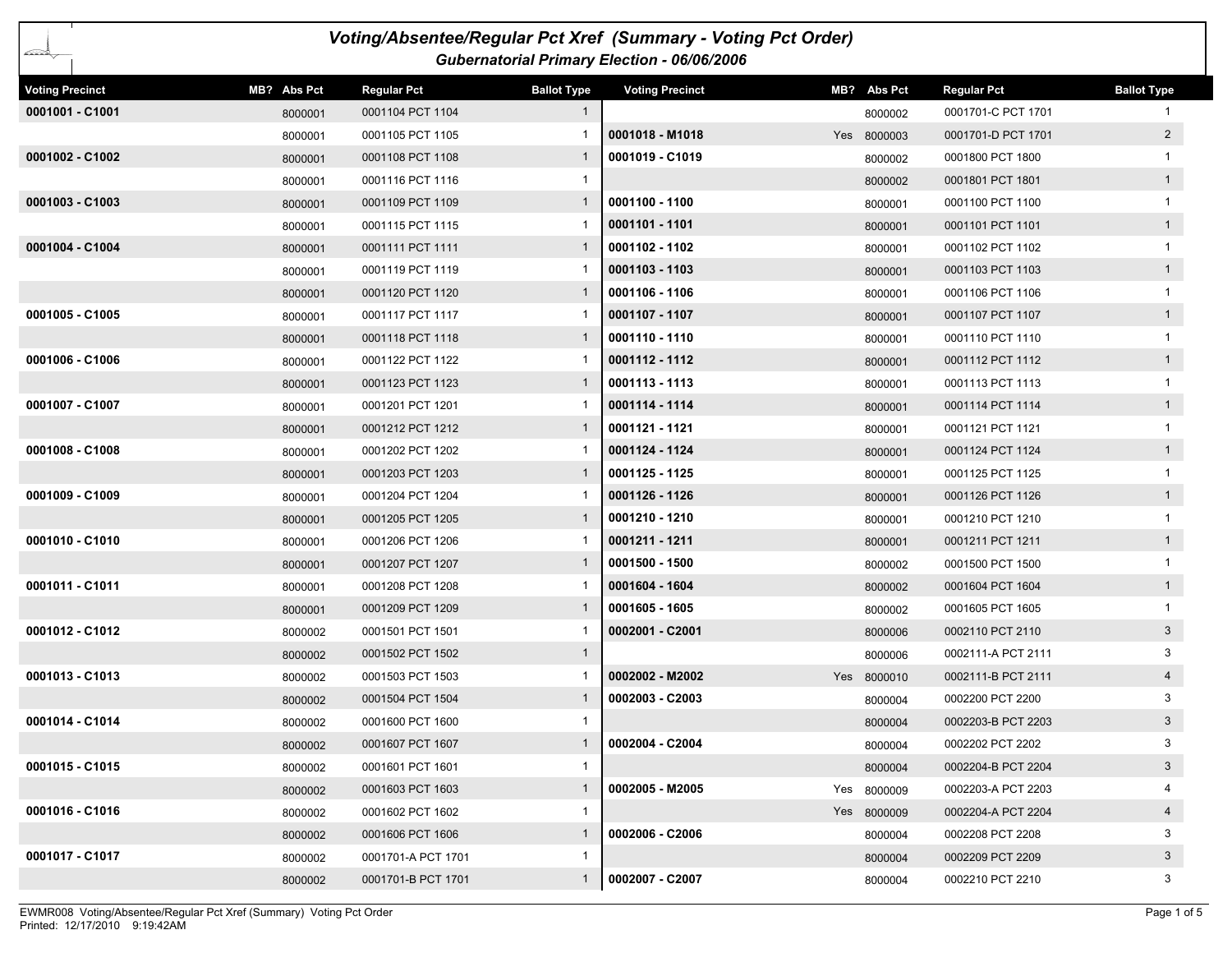| <b>Voting Precinct</b> | MB? Abs Pct | <b>Regular Pct</b> | <b>Ballot Type</b> | <b>Voting Precinct</b> | MB? Abs Pct | <b>Regular Pct</b> | <b>Ballot Type</b> |
|------------------------|-------------|--------------------|--------------------|------------------------|-------------|--------------------|--------------------|
| 0002007 - C2007        | 8000004     | 0002211 PCT 2211   | 3                  | 0002102 - 2102         | 8000006     | 0002102 PCT 2102   | 3                  |
| 0002008 - C2008        | 8000004     | 0002212 PCT 2212   | 3                  | 0002103 - 2103         | 8000006     | 0002103 PCT 2103   | 3                  |
|                        | 8000004     | 0002213 PCT 2213   | 3                  | 0002104 - 2104         | 8000006     | 0002104 PCT 2104   | $3\overline{3}$    |
| 0002009 - M2009        | Yes 8000007 | 0002400-A PCT 2400 | 3                  | 0002107 - 2107         | 8000006     | 0002107 PCT 2107   | 3                  |
| 0002010 - C2010        | 8000012     | 0002400-B PCT 2400 | $5^{\circ}$        | 0002108 - 2108         | 8000006     | 0002108 PCT 2108   | $\mathbf{3}$       |
|                        | 8000012     | 0002401 PCT 2401   | 5                  | 0002109 - 2109         | 8000006     | 0002109 PCT 2109   | 3                  |
| 0002011 - C2011        | 8000008     | 0002500-A PCT 2500 | 3                  | 0002112 - 2112         | 8000006     | 0002112 PCT 2112   | $3\phantom{.0}$    |
|                        | 8000008     | 0002500-B PCT 2500 | 3                  | 0002201 - 2201         | 8000004     | 0002201 PCT 2201   | 3                  |
|                        | 8000008     | 0002501 PCT 2501   | 3                  | 0002205 - 2205         | 8000004     | 0002205 PCT 2205   | $\mathbf{3}$       |
| 0002012 - M2012        | Yes 8000014 | 0002500-C PCT 2500 | 5                  | 0002206 - 2206         | 8000004     | 0002206 PCT 2206   | 3                  |
| 0002013 - C2013        | 8000008     | 0002502 PCT 2502   | 3                  | 0002207 - 2207         | 8000004     | 0002207 PCT 2207   | $3\phantom{.0}$    |
|                        | 8000008     | 0002503 PCT 2503   | 3                  | 0002301 - 2301         | 8000005     | 0002301 PCT 2301   | 3                  |
| 0002014 - C2014        | 8000008     | 0002505-A PCT 2505 | 3                  | 0002302 - 2302         | 8000005     | 0002302 PCT 2302   | $\mathbf{3}$       |
|                        | 8000008     | 0002505-B PCT 2505 | 3                  | 0002303 - 2303         | 8000005     | 0002303 PCT 2303   | 3                  |
|                        | 8000008     | 0002505-F PCT 2505 | 3                  | 0002304 - 2304         | 8000005     | 0002304 PCT 2304   | $3\overline{3}$    |
|                        | 8000008     | 0002506-A PCT 2506 | 3                  | 0002305 - 2305         | 8000005     | 0002305 PCT 2305   | 3                  |
|                        | 8000008     | 0002506-C PCT 2506 | 3                  | 0002306 - 2306         | 8000005     | 0002306 PCT 2306   | $\mathbf{3}$       |
| 0002015 - M2015        | Yes 8000011 | 0002505-C PCT 2505 | 4                  | 0002402 - 2402         | 8000012     | 0002402 PCT 2402   | 5                  |
|                        | Yes 8000011 | 0002505-D PCT 2505 | 4                  | 0002504 - 2504         | 8000008     | 0002504 PCT 2504   | $\mathbf{3}$       |
|                        | Yes 8000011 | 0002505-E PCT 2505 |                    | 0002600 - 2600         | 8000008     | 0002600 PCT 2600   | 3                  |
|                        | Yes 8000011 | 0002506-B PCT 2506 | 4                  | 0002601 - 2601         | 8000008     | 0002601 PCT 2601   | $3\overline{3}$    |
| 0002016 - M2016        | Yes 8000008 | 0002603 PCT 2603   | 3                  | 0002602 - 2602         | 8000008     | 0002602 PCT 2602   | 3                  |
| 0002017 - M2017        | Yes 8000008 | 0002700 PCT 2700   | 3                  | 0002701 - 2701         | 8000008     | 0002701 PCT 2701   | $3\phantom{.0}$    |
| 0002018 - M2018        | Yes 8000018 | 0002802-A PCT 2802 | $\overline{7}$     | 0002800 - 2800         | 8000008     | 0002800 PCT 2800   | 3                  |
|                        | Yes 8000018 | 0002802-B PCT 2802 | $\overline{7}$     | 0002801 - 2801         | 8000008     | 0002801 PCT 2801   | $\mathbf{3}$       |
| 0002019 - M2019        | Yes 8000016 | 0002802-C PCT 2802 | 6                  | 0002907 - 2907         | 8000017     | 0002907 PCT 2907   | $\overline{7}$     |
| 0002020 - M2020        | Yes 8000020 | 0002803 PCT 2803   | 8                  | 0002908 - 2908         | 8000017     | 0002908 PCT 2908   | $7\overline{ }$    |
| 0002021 - C2021        | 8000017     | 0002902-A PCT 2902 | 7                  | 0003001 - C3001        | 8000022     | 0003100 PCT 3100   | 9                  |
| 0002022 - M2022        | Yes 8000019 | 0002902-B PCT 2902 | 8                  |                        | 8000022     | 0003101 PCT 3101   | 9                  |
|                        | Yes 8000019 | 0002903-D PCT 2903 | 8                  | 0003002 - C3002        | 8000022     | 0003102 PCT 3102   | 9                  |
| 0002023 - M2023        | Yes 8000015 | 0002903-A PCT 2903 | $6\phantom{.}6$    |                        | 8000022     | 0003103 PCT 3103   | 9                  |
|                        | Yes 8000015 | 0002904-A PCT 2904 | 6                  | 0003003 - C3003        | 8000021     | 0003202 PCT 3202   | 9                  |
| 0002024 - C2024        | 8000017     | 0002903-B PCT 2903 | $\overline{7}$     |                        | 8000021     | 0003203 PCT 3203   | 9                  |
|                        | 8000017     | 0002906 PCT 2906   | $\overline{7}$     | 0003004 - C3004        | 8000021     | 0003205 PCT 3205   | 9                  |
| 0002025 - M2025        | Yes 8000013 | 0002903-C PCT 2903 | $5\overline{)}$    |                        | 8000021     | 0003206 PCT 3206   | 9                  |
| 0002026 - C2026        | 8000017     | 0002904-B PCT 2904 | $\overline{7}$     | 0003005 - C3005        | 8000021     | 0003208 PCT 3208   | 9                  |
|                        | 8000017     | 0002905 PCT 2905   | $\overline{7}$     |                        | 8000021     | 0003210 PCT 3210   | 9                  |
| 0002101 - 2101         | 8000006     | 0002101 PCT 2101   | 3                  | 0003006 - C3006        | 8000021     | 0003209 PCT 3209   | 9                  |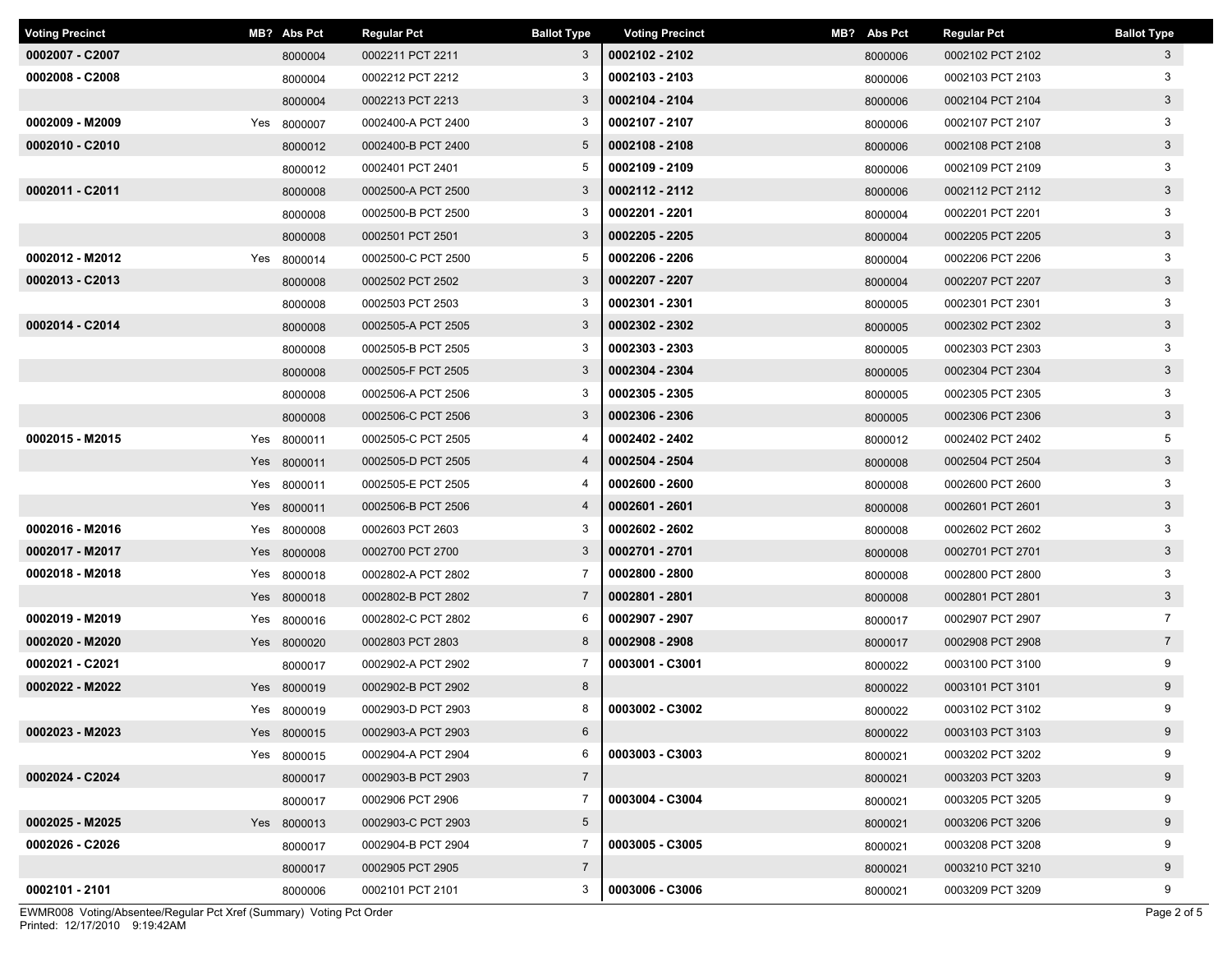| <b>Voting Precinct</b> | MB? Abs Pct    | <b>Regular Pct</b> | <b>Ballot Type</b> | <b>Voting Precinct</b> | MB? Abs Pct | <b>Regular Pct</b> | <b>Ballot Type</b> |
|------------------------|----------------|--------------------|--------------------|------------------------|-------------|--------------------|--------------------|
| 0003006 - C3006        | 8000021        | 0003215 PCT 3215   | 9                  | 0003600 - 3600         | 8000024     | 0003600 PCT 3600   | 9                  |
| 0003007 - C3007        | 8000021        | 0003211 PCT 3211   | 9                  | 0003601 - 3601         | 8000024     | 0003601 PCT 3601   | 9                  |
|                        | 8000021        | 0003214 PCT 3214   | 9                  | 0003602 - 3602         | 8000024     | 0003602 PCT 3602   | 9                  |
| 0003008 - C3008        | 8000021        | 0003212 PCT 3212   | 9                  | 0003700 - 3700         | 8000024     | 0003700 PCT 3700   | 9                  |
|                        | 8000021        | 0003213 PCT 3213   | 9                  | 0003704 - 3704         | 8000024     | 0003704 PCT 3704   | 9                  |
| 0003009 - C3009        | 8000024        | 0003500 PCT 3500   | 9                  | 0003705 - 3705         | 8000024     | 0003705 PCT 3705   | 9                  |
|                        | 8000024        | 0003506 PCT 3506   | 9                  | 0003706 - 3706         | 8000024     | 0003706 PCT 3706   | 9                  |
| 0003010 - C3010        | 8000024        | 0003501 PCT 3501   | 9                  | 0004001 - M4001        | Yes 8000029 | 0004104 PCT 4104   | 11                 |
|                        | 8000024        | 0003508 PCT 3508   | 9                  | 0004002 - C4002        | 8000032     | 0004200-A PCT 4200 | 12                 |
| 0003011 - C3011        | 8000024        | 0003504 PCT 3504   | 9                  |                        | 8000032     | 0004200-C PCT 4200 | 12                 |
|                        | 8000024        | 0003505 PCT 3505   | 9                  | 0004003 - M4003        | Yes 8000029 | 0004200-B PCT 4200 | 11                 |
| 0003012 - C3012        | 8000024        | 0003701 PCT 3701   | 9                  |                        | Yes 8000029 | 0004201 PCT 4201   | 11                 |
|                        | 8000024        | 0003703 PCT 3703   | 9                  | 0004004 - C4004        | 8000029     | 0004202 PCT 4202   | 11                 |
| 0003013 - M3013        | Yes<br>8000024 | 0003702 PCT 3702   | 9                  |                        | 8000029     | 0004203 PCT 4203   | 11                 |
| 0003014 - C3014        | 8000024        | 0003800 PCT 3800   | 9                  | 0004005 - M4005        | Yes 8000026 | 0004250 PCT 4250   | 11                 |
|                        | 8000024        | 0003801 PCT 3801   | 9                  | 0004006 - C4006        | 8000032     | 0004303 PCT 4303   | 12                 |
| 0003104 - 3104         | 8000022        | 0003104 PCT 3104   | 9                  |                        | 8000032     | 0004304 PCT 4304   | 12                 |
| 0003105 - 3105         | 8000022        | 0003105 PCT 3105   | 9                  | 0004007 - C4007        | 8000032     | 0004402-A PCT 4402 | 12                 |
| 0003106 - 3106         | 8000022        | 0003106 PCT 3106   | 9                  |                        | 8000032     | 0004402-B PCT 4402 | 12                 |
| 0003107 - 3107         | 8000022        | 0003107 PCT 3107   | 9                  |                        | 8000032     | 0004402-C PCT 4402 | 12                 |
| 0003201 - 3201         | 8000021        | 0003201 PCT 3201   | 9                  | 0004008 - M4008        | Yes 8000033 | 0004402-D PCT 4402 | 13                 |
| 0003204 - 3204         | 8000021        | 0003204 PCT 3204   | 9                  | 0004009 - C4009        | 8000030     | 0004700 PCT 4700   | 12                 |
| 0003207 - 3207         | 8000021        | 0003207 PCT 3207   | 9                  |                        | 8000030     | 0004706 PCT 4706   | 12                 |
| 0003216 - 3216         | 8000021        | 0003216 PCT 3216   | 9                  | 0004010 - C4010        | 8000030     | 0004701 PCT 4701   | 12                 |
| 0003217 - 3217         | 8000021        | 0003217 PCT 3217   | 9                  |                        | 8000030     | 0004702 PCT 4702   | 12                 |
| 0003301 - 3301         | 8000023        | 0003301 PCT 3301   | 9                  | 0004011 - C4011        | 8000030     | 0004704 PCT 4704   | 12                 |
| 0003302 - 3302         | 8000023        | 0003302 PCT 3302   | 9                  |                        | 8000030     | 0004705 PCT 4705   | 12                 |
| 0003303 - 3303         | 8000023        | 0003303 PCT 3303   | 9                  | 0004012 - M4012        | Yes 8000034 | 0004803 PCT 4803   | 14                 |
| 0003304 - 3304         | 8000023        | 0003304 PCT 3304   | 9                  | 0004013 - M4013        | Yes 8000029 | 0004901 PCT 4901   | 11                 |
| 0003305 - 3305         | 8000023        | 0003305 PCT 3305   | 9                  | 0004014 - M4014        | Yes 8000032 | 0004902 PCT 4902   | 12                 |
| 0003306 - 3306         | 8000023        | 0003306 PCT 3306   | 9                  | 0004100 - 4100         | 8000029     | 0004100 PCT 4100   | 11                 |
| 0003307 - 3307         | 8000023        | 0003307 PCT 3307   | 9                  | 0004101 - 4101         | 8000029     | 0004101 PCT 4101   | 11                 |
| 0003308 - 3308         | 8000023        | 0003308 PCT 3308   | 9                  | 0004102 - 4102         | 8000029     | 0004102 PCT 4102   | 11                 |
| 0003401 - 3401         | 8000025        | 0003401 PCT 3401   | 10                 | 0004103 - 4103         | 8000029     | 0004103 PCT 4103   | 11                 |
| 0003402 - 3402         | 8000025        | 0003402 PCT 3402   | 10                 | 0004300 - 4300         | 8000032     | 0004300 PCT 4300   | 12                 |
| 0003502 - 3502         | 8000024        | 0003502 PCT 3502   | 9                  | 0004301 - 4301         | 8000032     | 0004301 PCT 4301   | 12                 |
| 0003503 - 3503         | 8000024        | 0003503 PCT 3503   | 9                  | 0004302 - 4302         | 8000032     | 0004302 PCT 4302   | 12                 |
| 0003507 - 3507         | 8000024        | 0003507 PCT 3507   | 9                  | 0004305 - 4305         | 8000032     | 0004305 PCT 4305   | 12                 |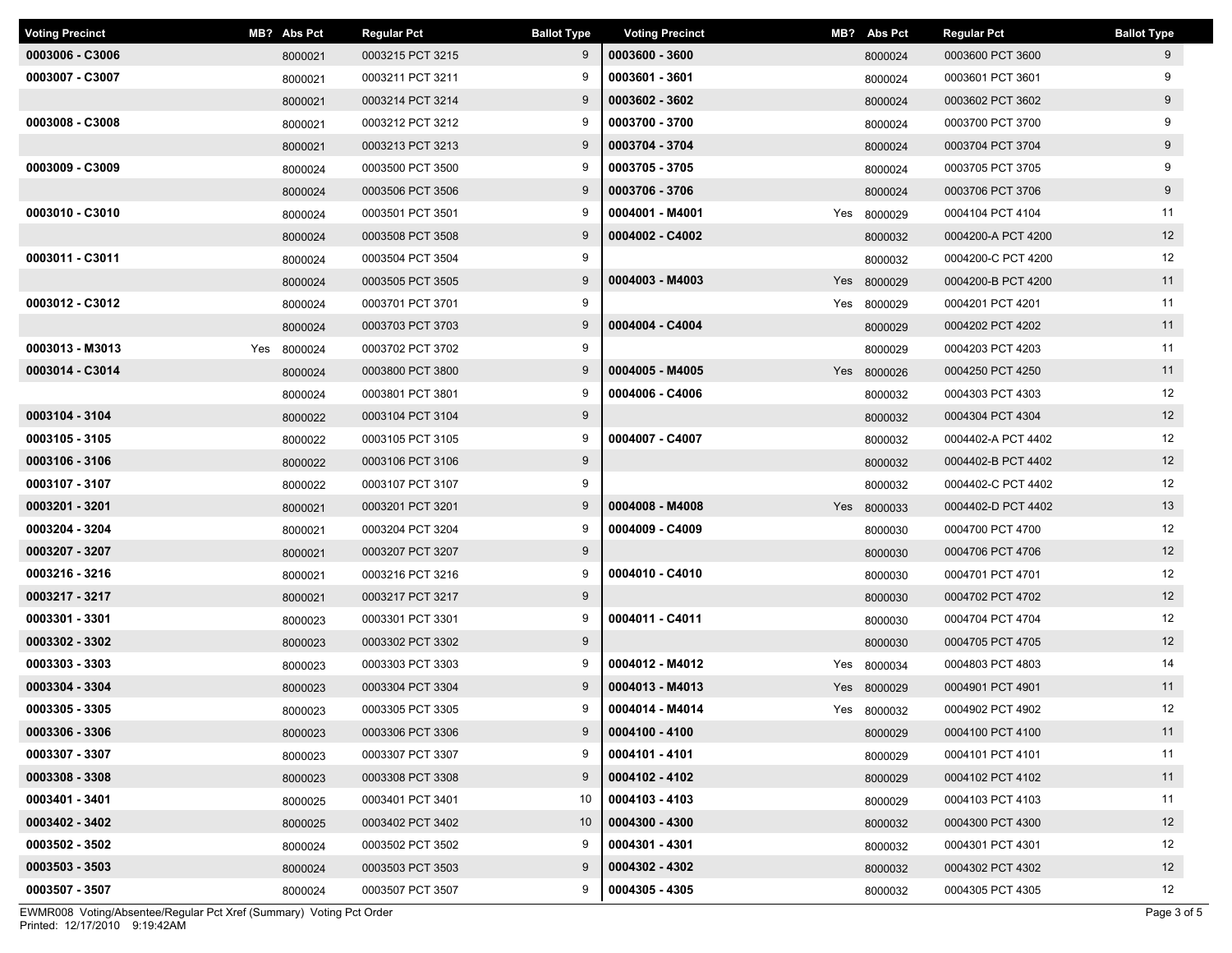| <b>Voting Precinct</b> | MB? Abs Pct | <b>Regular Pct</b> | <b>Ballot Type</b> | <b>Voting Precinct</b> | MB? Abs Pct | <b>Regular Pct</b> | <b>Ballot Type</b> |
|------------------------|-------------|--------------------|--------------------|------------------------|-------------|--------------------|--------------------|
| 0004306 - 4306         | 8000032     | 0004306 PCT 4306   | 12 <sup>2</sup>    | 0005219 - 5219         | 8000036     | 0005219 PCT 5219   | 16                 |
| 0004307 - 4307         | 8000032     | 0004307 PCT 4307   | 12                 | 0005220 - 5220         | 8000036     | 0005220 PCT 5220   | 16                 |
| 0004400 - 4400         | 8000032     | 0004400 PCT 4400   | 12                 | 0005221 - 5221         | 8000036     | 0005221 PCT 5221   | 16                 |
| 0004401 - 4401         | 8000032     | 0004401 PCT 4401   | 12                 | 0005222 - 5222         | 8000036     | 0005222 PCT 5222   | 16                 |
| 0004403 - 4403         | 8000032     | 0004403 PCT 4403   | 12                 | 0005223 - 5223         | 8000036     | 0005223 PCT 5223   | 16                 |
| 0004501 - 4501         | 8000027     | 0004501 PCT 4501   | 11                 | 0005224 - 5224         | 8000036     | 0005224 PCT 5224   | 16                 |
| 0004502 - 4502         | 8000027     | 0004502 PCT 4502   | 11                 | 0005225 - 5225         | 8000036     | 0005225 PCT 5225   | 16                 |
| 0004503 - 4503         | 8000027     | 0004503 PCT 4503   | 11                 | 0005226 - 5226         | 8000036     | 0005226 PCT 5226   | 16                 |
| 0004600 - 4600         | 8000028     | 0004600 PCT 4600   | 11                 | 0005227 - 5227         | 8000036     | 0005227 PCT 5227   | 16                 |
| 0004601 - 4601         | 8000028     | 0004601 PCT 4601   | 11                 | 0005228 - 5228         | 8000036     | 0005228 PCT 5228   | 16                 |
| 0004703 - 4703         | 8000030     | 0004703 PCT 4703   | 12                 | 0005301 - 5301         | 8000037     | 0005301 PCT 5301   | 16                 |
| 0004707 - 4707         | 8000030     | 0004707 PCT 4707   | 12                 | 0005302 - 5302         | 8000037     | 0005302 PCT 5302   | 16                 |
| 0004708 - 4708         | 8000030     | 0004708 PCT 4708   | 12                 | 0005303 - 5303         | 8000037     | 0005303 PCT 5303   | 16                 |
| 0004709 - 4709         | 8000030     | 0004709 PCT 4709   | 12                 | 0005304 - 5304         | 8000037     | 0005304 PCT 5304   | 16                 |
| 0004800 - 4800         | 8000031     | 0004800 PCT 4800   | 12                 | 0005305 - 5305         | 8000037     | 0005305 PCT 5305   | 16                 |
| 0004806 - 4806         | 8000035     | 0004806 PCT 4806   | 15                 | 0005330 - 5330         | 8000037     | 0005300 PCT 5300   | 16                 |
| 0005001 - C5001        | 8000036     | 0005200 PCT 5200   | 16                 |                        |             |                    |                    |
|                        | 8000036     | 0005210 PCT 5210   | 16                 |                        |             |                    |                    |
| 0005101 - 5101         | 8000036     | 0005101 PCT 5101   | 16                 |                        |             |                    |                    |
| 0005102 - 5102         | 8000036     | 0005102 PCT 5102   | 16                 |                        |             |                    |                    |
| $0005103 - 5103$       | 8000036     | 0005103 PCT 5103   | 16                 |                        |             |                    |                    |
| 0005201 - 5201         | 8000036     | 0005201 PCT 5201   | 16                 |                        |             |                    |                    |
| 0005202 - 5202         | 8000036     | 0005202 PCT 5202   | 16                 |                        |             |                    |                    |
| 0005203 - 5203         | 8000036     | 0005203 PCT 5203   | 16                 |                        |             |                    |                    |
| 0005204 - 5204         | 8000036     | 0005204 PCT 5204   | 16                 |                        |             |                    |                    |
| 0005205 - 5205         | 8000036     | 0005205 PCT 5205   | 16                 |                        |             |                    |                    |
| 0005206 - 5206         | 8000036     | 0005206 PCT 5206   | 16                 |                        |             |                    |                    |
| 0005207 - 5207         | 8000036     | 0005207 PCT 5207   | 16                 |                        |             |                    |                    |
| 0005208 - 5208         | 8000036     | 0005208 PCT 5208   | 16                 |                        |             |                    |                    |
| 0005209 - 5209         | 8000036     | 0005209 PCT 5209   | 16                 |                        |             |                    |                    |
| 0005211 - 5211         | 8000036     | 0005211 PCT 5211   | 16                 |                        |             |                    |                    |
| 0005212 - 5212         | 8000036     | 0005212 PCT 5212   | 16                 |                        |             |                    |                    |
| 0005213 - 5213         | 8000036     | 0005213 PCT 5213   | 16                 |                        |             |                    |                    |
| 0005214 - 5214         | 8000036     | 0005214 PCT 5214   | 16                 |                        |             |                    |                    |
| 0005215 - 5215         | 8000036     | 0005215 PCT 5215   | 16                 |                        |             |                    |                    |
| 0005216 - 5216         | 8000036     | 0005216 PCT 5216   | 16                 |                        |             |                    |                    |
| 0005217 - 5217         | 8000036     | 0005217 PCT 5217   | 16                 |                        |             |                    |                    |
| 0005218 - 5218         | 8000036     | 0005218 PCT 5218   | 16                 |                        |             |                    |                    |